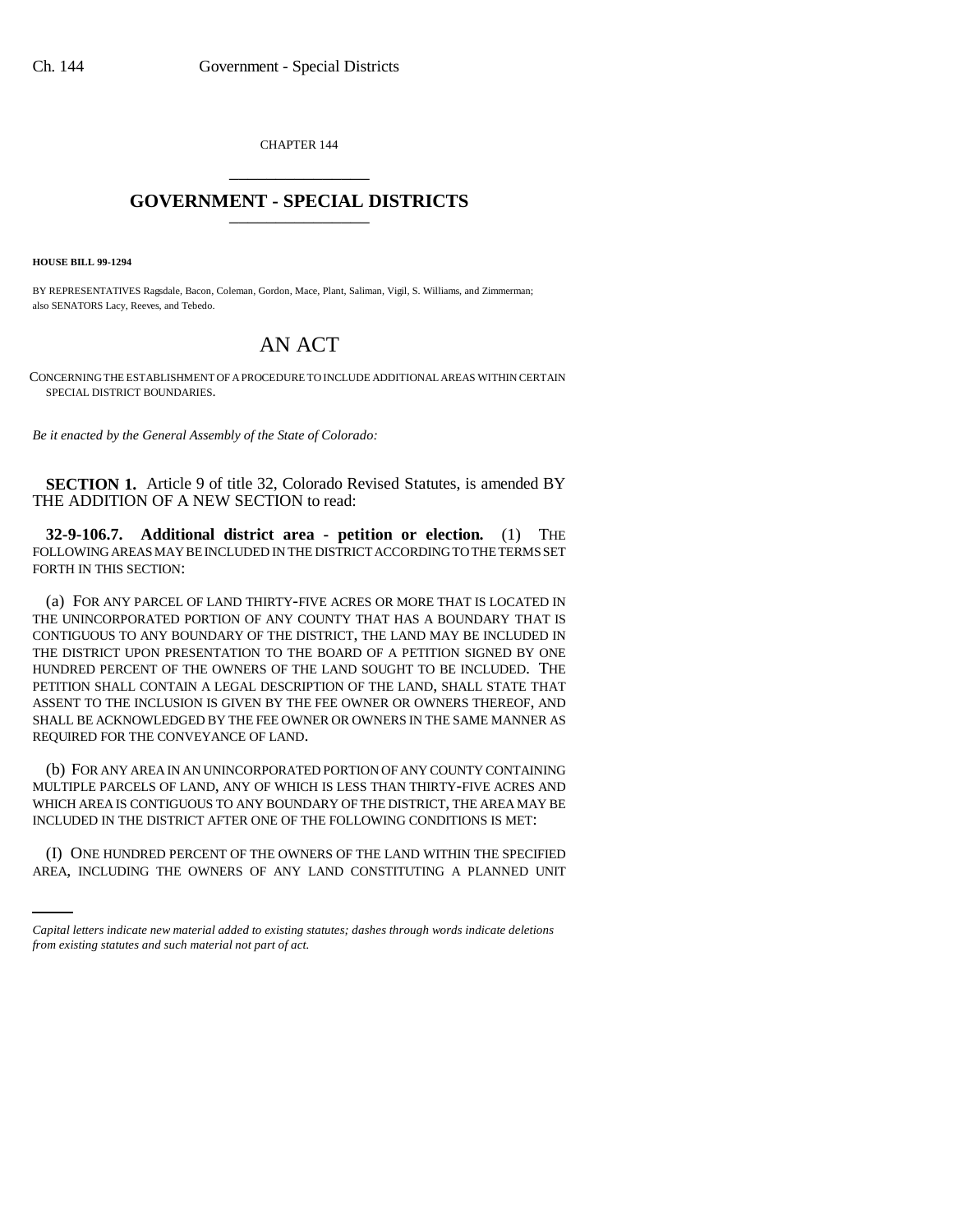DEVELOPMENT OR SUBDIVISION, SUBMIT A PETITION TO THE BOARD SEEKING INCLUSION IN THE DISTRICT. THE PETITION SHALL CONTAIN A LEGAL DESCRIPTION OF THE LAND, SHALL STATE THAT ASSENT TO THE INCLUSION IS GIVEN BY THE FEE OWNER OR OWNERS THEREOF, AND SHALL BE ACKNOWLEDGED BY THE FEE OWNER OR OWNERS IN THE SAME MANNER AS REQUIRED FOR THE CONVEYANCE OF LAND.

(II) (A) A PETITION REQUESTING AN ELECTION FOR THE PURPOSE OF INCLUDING THE SPECIFIED AREA IN THE DISTRICT SIGNED BY AT LEAST EIGHT PERCENT OF THE ELIGIBLE ELECTORS WHO RESIDE WITHIN THE GEOGRAPHIC BOUNDARIES OF THE AREA IS SUBMITTED TO THE BOARD. THE PETITION SHALL CONTAIN A LEGAL DESCRIPTION OF THE AREA; AND

(B) THE BOARD AUTHORIZES AN ELECTION TO BE HELD IN THE AREA SOUGHT TO BE INCLUDED AND A MAJORITY OF THE REGISTERED ELECTORS, AS DEFINED IN SECTION 1-1-104 (35), C.R.S., WHO RESIDE WITHIN THE GEOGRAPHIC BOUNDARIES OF THE AREA APPROVE THE INCLUSION OF THE AREA IN THE DISTRICT.

(c) (I) ANY MUNICIPALITY OR PORTION THEREOF THAT IS CONTIGUOUS TO ANY BOUNDARY OF THE DISTRICT MAY BE INCLUDED IN THE DISTRICT IF A PETITION REQUESTING AN ELECTION FOR INCLUDING THE SPECIFIED AREA IN THE DISTRICT SIGNED BY AT LEAST EIGHT PERCENT OF THE ELIGIBLE ELECTORS WHO RESIDE WITHIN THE GEOGRAPHIC BOUNDARIES OF THE AREA IS SUBMITTED TO THE BOARD. THE PETITION SHALL CONTAIN A LEGAL DESCRIPTION OF THE AREA TO BE INCLUDED IN THE DISTRICT; AND

(II) THE BOARD AUTHORIZES AN ELECTION IN THE AREA SOUGHT TO BE INCLUDED AND A MAJORITY OF THE REGISTERED ELECTORS, AS DEFINED IN SECTION 1-1-104(35), C.R.S., WHO RESIDE WITHIN THE GEOGRAPHIC BOUNDARIES OF THE AREA APPROVE INCLUSION OF THE AREA IN THE DISTRICT.

(2) NO ELECTION SHALL BE HELD FOR INCLUSION OF ANY AREA INTO THE DISTRICT PURSUANT TO THIS SECTION UNLESS THE BOARD OF DIRECTORS OF THE DISTRICT FIRST RESOLVES TO ACCEPT THE AREA IF THE ELECTION IS SUCCESSFUL. NO PETITION FOR THE INCLUSION OF ANY AREA INTO THE DISTRICT SHALL BE ACCEPTED EXCEPT UPON MAJORITY VOTE OF THE BOARD OF DIRECTORS OF THE DISTRICT.

(3) (a) A PETITION SUBMITTED TO THE VOTERS PURSUANT TO THIS SECTION SHALL BE FILED WITH THE BOARD AT LEAST ONE HUNDRED TWENTY DAYS BEFORE THE ELECTION AT WHICH THE BALLOT QUESTION IS SUBMITTED TO A VOTE. UPON RECEIVING SUCH PETITION, THE BOARD SHALL DESIGNATE AN ELECTION OFFICIAL TO CONDUCT THE ELECTION AND PROVIDE A COPY OF THE PETITION TO SUCH OFFICIAL. UPON DECLARING THE PETITION SUFFICIENT, THE BOARD SHALL SUBMIT THE PETITION ALONG WITH THE BALLOT QUESTION TO THE COORDINATED ELECTION OFFICIAL IN ACCORDANCE WITH SECTION 1-7-116, C.R.S., AND THE COORDINATED ELECTION OFFICIAL SHALL CONDUCT THE ELECTION.

(b) ANY BALLOT FOR ANY ELECTION AUTHORIZED BY THIS SECTION SHALL INCLUDE A DESCRIPTION OF THE SPECIFIED AREA PROPOSED TO BE INCLUDED IN THE DISTRICT AND THE CURRENT RATE OF SALES TAX LEVIED BY THE REGIONAL TRANSPORTATION DISTRICT.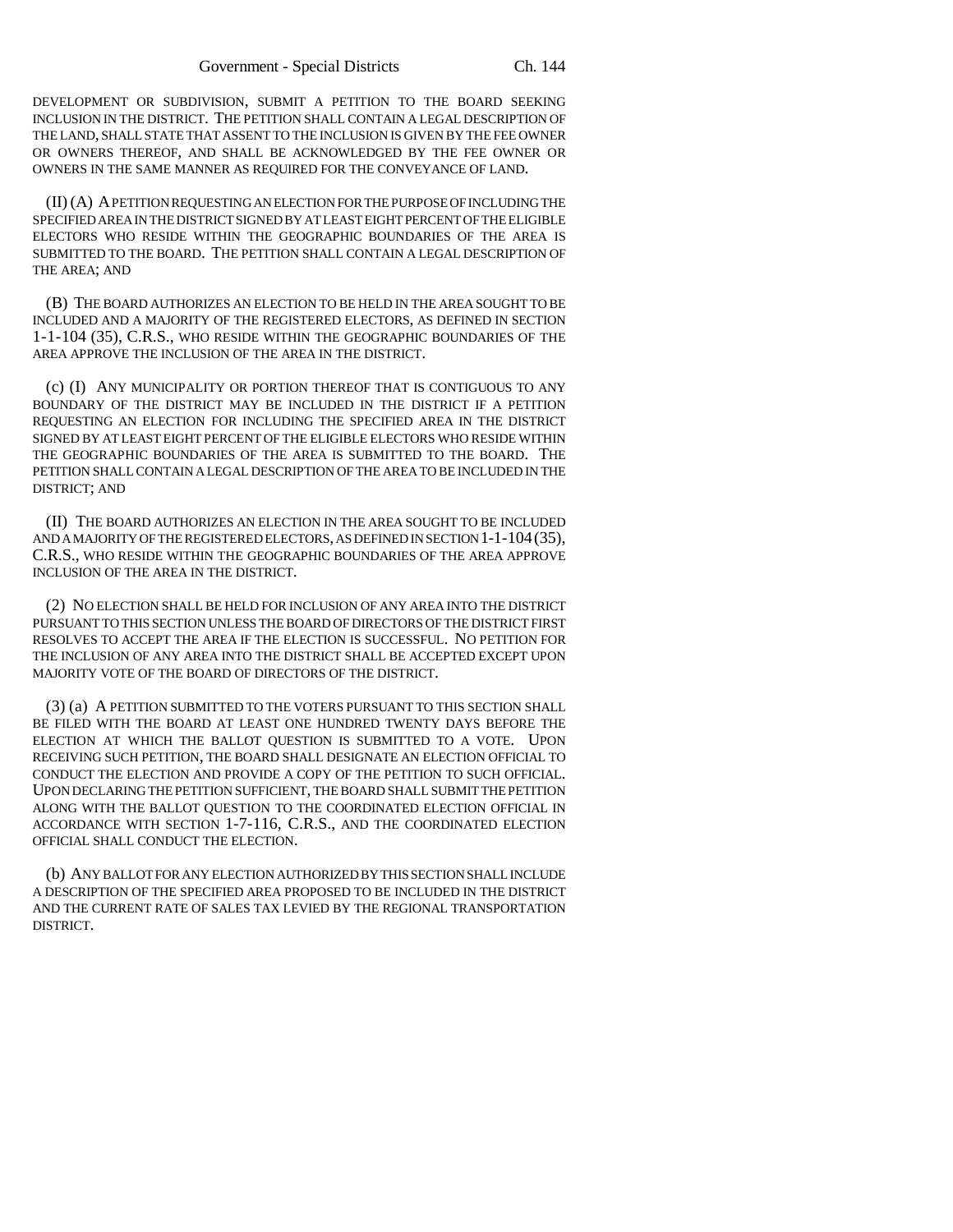(c) THE BALLOT SHALL CONTAIN THE FOLLOWING QUESTION: "SHALL THE AREA DESCRIBED IN THE BALLOT BE INCLUDED IN THE REGIONAL TRANSPORTATION DISTRICT?"

(d) AN ELECTION HELD PURSUANT TO THIS SECTION SHALL BE CONDUCTED IN ACCORDANCE WITH ARTICLES 1 TO 13 OF TITLE 1, C.R.S., AND ANY OTHER REQUIREMENTS OF THIS SECTION. THE ELECTION SHALL BE RUN BY THE OFFICE OF THE CLERK AND RECORDER OF THE COUNTY CONTAINING THE AREA SEEKING INCLUSION IN THE DISTRICT. THE BALLOT QUESTION SHALL BE SUBMITTED TO A VOTE PURSUANT TO THIS SECTION ONLY AT A STATE GENERAL ELECTION OR, IF THE BOARD SO DETERMINES, AT A SPECIAL ELECTION HELD ON THE FIRST TUESDAY IN NOVEMBER OF AN ODD-NUMBERED YEAR. THE DISTRICT SHALL PAY FOR ALL COSTS ASSOCIATED WITH THE ELECTION.

(e) THE BOARD SHALL CALL THE ELECTION AUTHORIZED BY THIS SECTION BY RESOLUTION. THE RESOLUTION SHALL STATE:

(I) THE OBJECT AND PURPOSE OF THE ELECTION;

(II) A DESCRIPTION OF THE AREA PROPOSED TO BE INCLUDED IN THE DISTRICT;

(III) THE DATE OF THE ELECTION; AND

(IV) THE NAME OF THE DESIGNATED ELECTION OFFICIAL WHO IS RESPONSIBLE FOR CONDUCTING THE ELECTION PURSUANT TO ARTICLES 1 TO 13 OF TITLE 1, C.R.S.

**SECTION 2.** 32-9-106 (1), Colorado Revised Statutes, is amended to read:

**32-9-106. District area.** (1) The area comprising the district shall consist of that part of Adams county excluding census enumeration districts 1, 2, and 3 of the east Adams division, as the districts and division are used by the United States bureau of the census in designation of land areas for purposes of the 1970 census and those parts of Adams County as provided by section 32-9-106.4, that part of Arapahoe county excluding census enumeration districts 1, 2, and 3 of the east Arapahoe division, except for those parts of enumeration district 3 as provided in subsection (4) of this section, as the districts and division are used by the United States bureau of the census in designation of land areas for the purposes of the 1970 census, and the city and county of Denver and the counties of Jefferson and Boulder, those parts of Douglas county as provided by subsection (2) of this section and section 32-9-106.3, and areas annexed by municipalities as provided by section 32-9-106.6, AND AREAS INCLUDED PURSUANT TO A PETITION OR AN ELECTION IN ACCORDANCE WITH SECTION 32-9-106.7.

**SECTION 3.** 32-9-111 (1) (b), Colorado Revised Statutes, is amended to read:

**32-9-111. Election of directors - dates - terms.** (1) (b) If an election held pursuant to section 32-9-106 (2) (b) and (2) (c), 32-9-106.3, 32-9-106.4, 32-9-106.5, or 32-9-106.6 results in a vote for the inclusion of an area within the district, OR IF A PETITION OR ELECTION RESULTS IN THE INCLUSION OF AN AREA WITHIN THE DISTRICT PURSUANT TO SECTION 32-9-106.7, the board shall, within forty-five days, vote to include the new area in one or more existing adjacent director districts based, to the